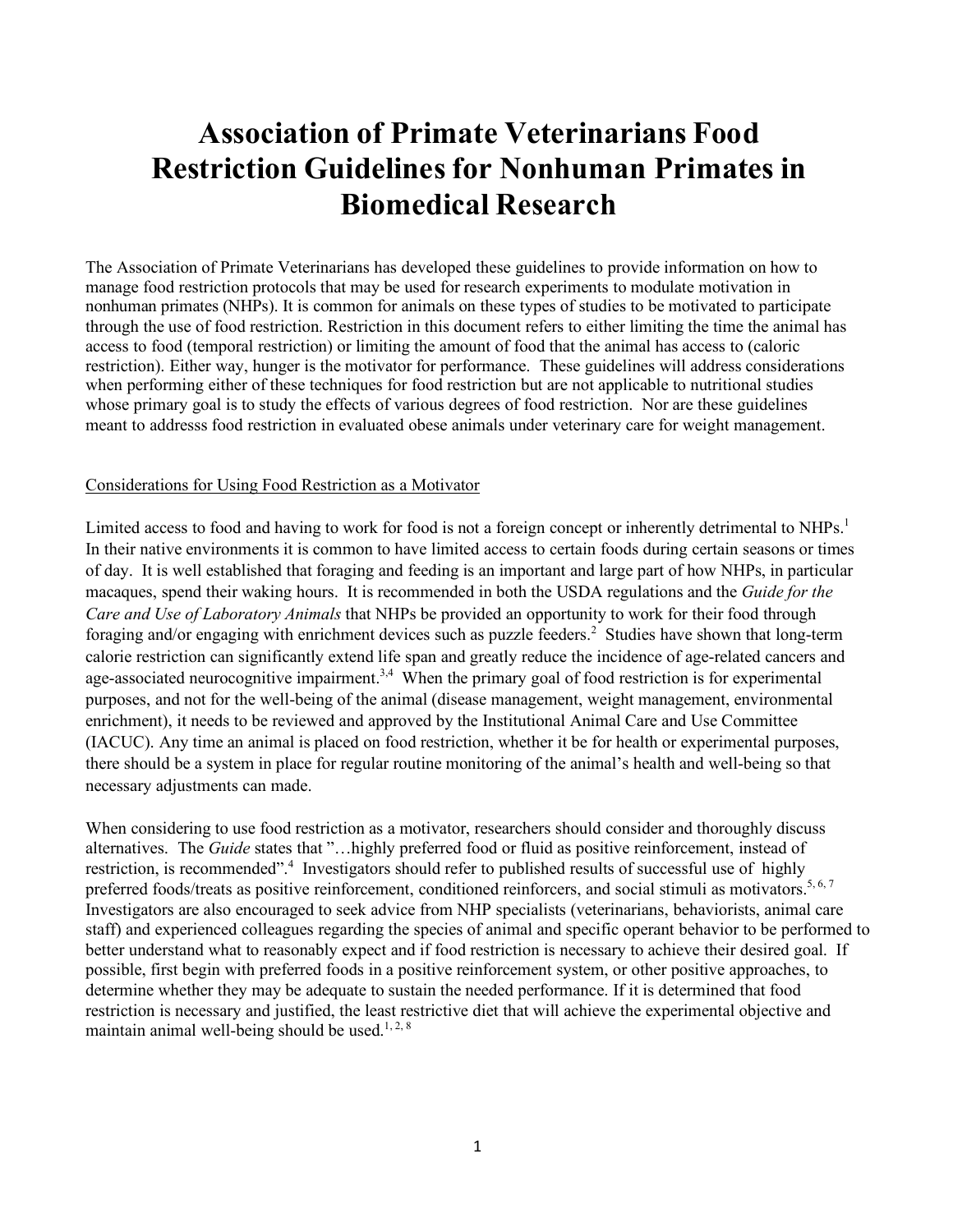## Animal Selection

Candidate animals should receive a physical examination and evaluation by a veterinarian to determine their fitness to participate in a food restriction protocol. Food restriction may be contraindicated for certain individuals especially those with health conditions that can be negatively effected by restriction (e.g. diabetes, pregnancy, diarrhea, particular food sensitivities, etc.).

It should be noted that not all animals will perform well with food restriction as a behavioral motivator. Individual animals will have different abilities to learn tasks. This must be accounted for and lack of expected performance should not be automatically attributed to a lack of motivation. The tasks should not be too complex for the age or ability of the animal as this can lead to poor performance. When available, past experience of the animal may provide insight into future performance. An article by Tulip *et al.* discusses the use of an automated system in group-housed macaques for positive reinforcement and how it can potentially be "used to pre-screen animals for suitability for behavioral neuroscience research".<sup>6</sup> Such refinements have the potential to save time and resources by screening for animals most capable of learning the tasks required to complete the study.

When beginning a food restriction protocol it is important to know the baseline normal amount of food that is required for each individual animal to maintain its weight and well-being while on study. The species, age, stage of growth and health status will factor into an animal's baseline maintenance caloric intake. Young growing animals (typically under 6 years for female macaques and under 8 years for male macaques), obese, or underweight animals have special considerations and should be evaluated in consultation with a veterinarian prior to study.<sup>10</sup> An individual animals' optimum food ration for growth, development, and weight maintenance must be assessed prior to initiating food restriction. It is recommended that a growth curve be produced for each animal after a period of stable housing. An individual growth curve should take the animal's starting weight and body condition into consideration and should follow published normograms.<sup>7, 9, 10</sup> The stabilization period can vary from several weeks to months and will depend on whether an animal is newly received, established or still growing.

Food restriction that involves quantifying the specific amount of food items an individual animal receives does not necessarily preclude that animal from social housing. The need for strict food monitoring should be balanced with the animal's well-being and need for social contact and interaction. Even intermittent periods of social housing are beneficial to animals and any stress associated with repeated separations is superceded by the positive effects of social housing.<sup>11</sup> Equipment such as modular caging that can provide separation during feeding times but socialization the rest of the time or automatic feeders that can scan a microchip implanted in the animal's wrist and dispense programmed amounts of feed to individual animals provide alternatives and refinements to single housing.<sup>12, 13</sup>

#### Protocol Review and Justification

The use of food restriction as an experimental technique to modulate motivation is potentially a highly stressful procedure and the IACUC must consider whether the restriction techniques proposed have been adequately justified. For studies performed in the U.S. and receiving NIH funds, the NIH's *Guidelines for Diet Control in Laboratory Animals* stipulates that "Each IACUC must evaluate the diet control parameters, monitoring plan, intervention criteria, and pain-distress categorization the animals will experience in accordance with USDA Animal and Plant Health Inspection Service, Animal Care Policy #11".<sup>14</sup>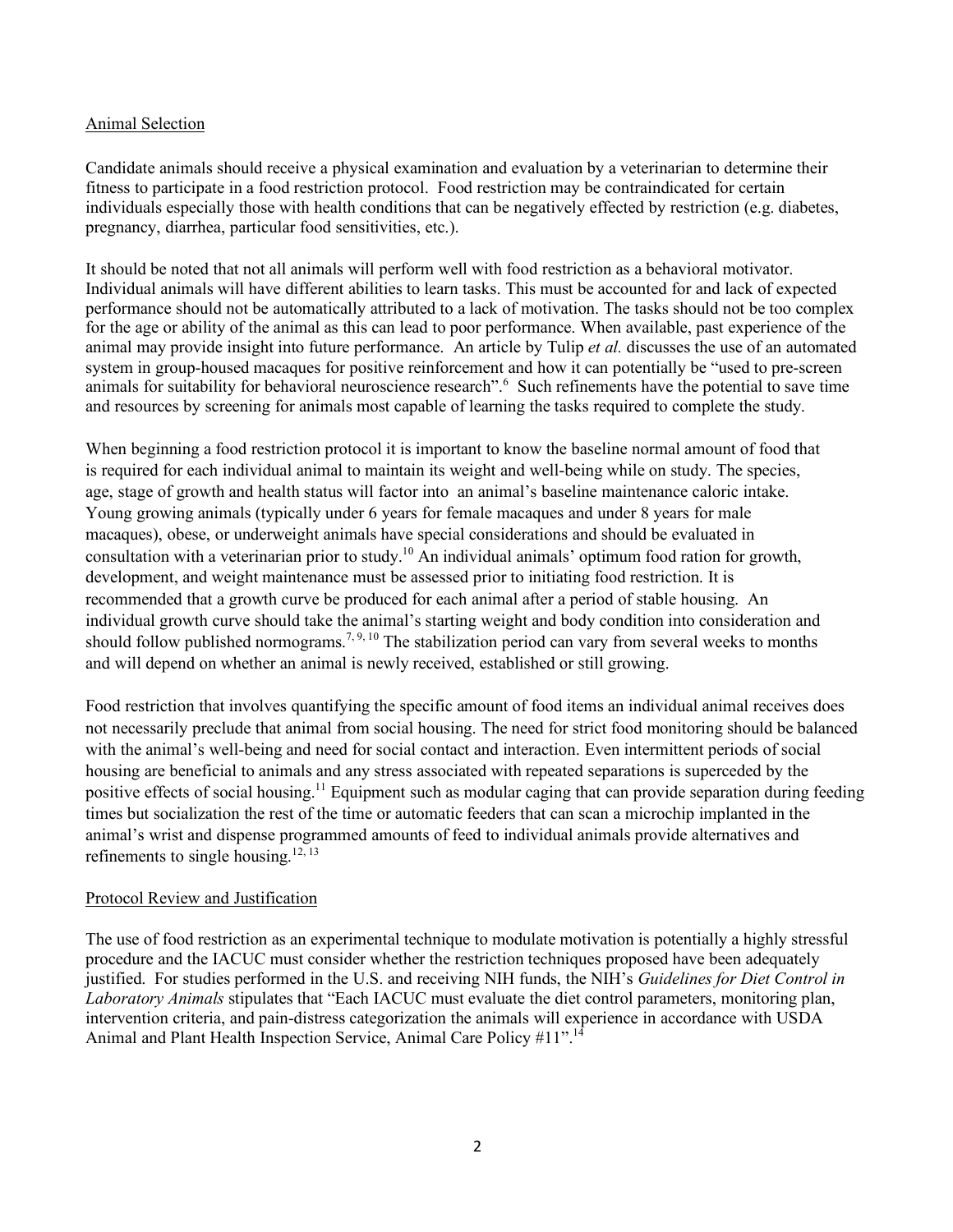Appropriate questions to consider during the protocol review stage include:

- Is food restriction essential for the research and scientifically justified?
	- $\circ$  It is the investigator's responsibility to show that the level of restriction for each animal is the least amount necessary to achieve the scientific goal. Implementing further restriction for the purposes of accumulating data faster is not a sufficient justification.
- What is the schedule for food restriction and access? Will there be periods when the animal will have ad libitum access to food?
	- o If animals are offered their entire daily food ration on testing days, the protocol should describe how and when food will be offered on days the animal is not tested.
- How is restriction being accomplished? Has this been considered and justified?
	- $\circ$  It has been shown that restriction to specific times of day (e.g. post-session feeding) versus restriction to a target weight (80-85% of free feeding/ad libitum) can produce stable performance.
- Does the investigative team have adequate previous experience with training monkeys on the task proposed?
	- o If not, a plan for obtaining the necessary personnel training should be described.
- What are the endpoints for removal from testing and for removal from the study?
	- o A pre-emptive plan of action for how to address interventions and endpoints should be developed and described in the protocol.
- How will the animals be monitored?
	- o Post-approval monitoring plans should be developed to document and ensure compliance.

## Considerations When Initiating Food Restriction Protocols

- Animals should be allowed free access to water in the home enclosure while on food restriction protocols.
- Animals should not begin testing until they are first acclimated to their new housing, eating and maintaining a stable weight, and familiar with research staff. Providing a stable environment and investing time to conduct proper preparation and training (of both personnel and animals) are fundamental for experimental progress and success.
- Vitamins and supplements may be beneficial in maintaining body condition. Consultation with the facility veterinarian and/or animal care supervisor may provide guidance for metabolic equilibrium.
- The proportion of positive reinforcers (such as fruit or other food treats) which will be allowed to contribute to full ration should be determined. For example, if nutritionally complete, 100% of positive reinforcements would contribute to a full ration vs. only 25% if non-nutritional (i.e. candy or other sugar treat) reinforcers are used.
- Preferred reinforcers should be determined for each animal and used for positive motivation in an effort to decrease the level of food restriction necessary.<sup>15</sup> Typically during introduction and training, restriction is used to motivate the animals to learn a task. Once proficient, positive reinforcement should be used to maintain the behavior with the goal of possibly eliminating or reducing restriction.
- Animals should be evaluated on an individual basis to determine their hierarchy of preference for different food items. Holding back highly preferred food items until later in the session may encourage animals to perform additional trials after becoming satiated on lower ranking food items thus facilitating a less severe food restriction.
- Food restriction should be introduced gradually over several days to weeks. Animals need time to recognize and adjust to the new feeding schedule. Studies in mice and rats have shown that animals learn and adapt to time restrictions more readily than to limitations on the amount of food provided.<sup>12</sup>
- Typically, animals will consume more food if offered meals twice a day than once a day. An animal fed an entire day's ration in one feeding may become satiated prior to consuming the entire ration and be more likely to waste food, resulting in reduced overall consumption.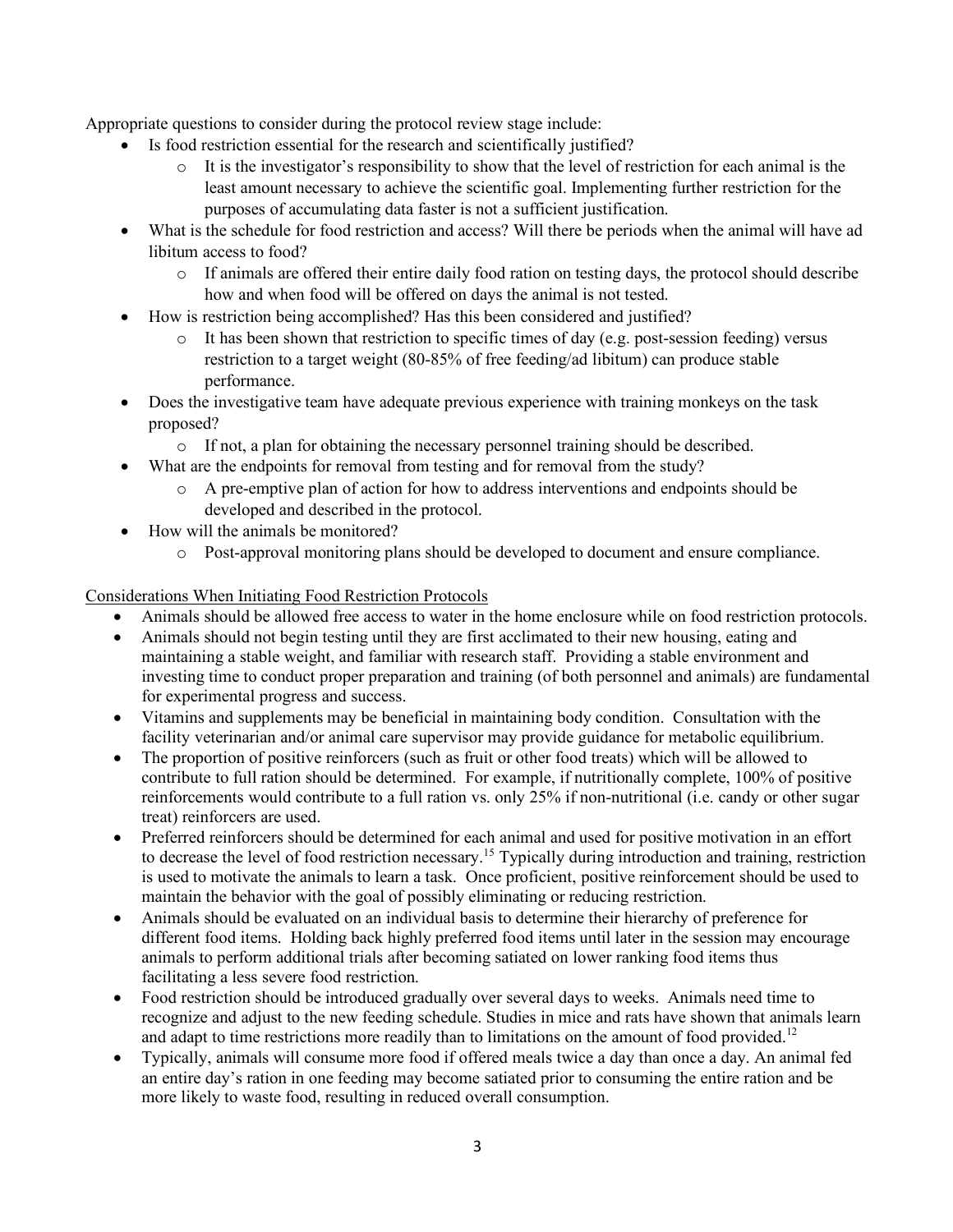- Problems may arise (e.g. bloat) when abrupt changes to the diet are made such as going from more extreme restriction protocols to ab libitum access to food. Gradual return to non-restricted feed should be considered when animals are on a hiatus from study.
- It can be stressful for restricted animals to see/hear other animal receving food when they are not being fed. Consideration should be given to offering restricted animals some food when other animals in the room are being fed.
- If an animal is not completely consuming the restricted ration, no further restriction should be instituted, and the animal should be closely monitored for signs of illness and/or behavioral changes.

## Ongoing Monitoring During Food Restriction Studies

The following parameters should be monitored on a regular basis by the research team and periodically evaluated in consultation with the facility veterinarian for each individual animal:

Daily:

- The amount of food provided and the amount of food consumed at each meal.
- The amount of food reinforcements offered and consumed.
- Behavior of the animals. Any stress-related or abnormal behaviors (eg. stereotypical behaviors, self-injury, excessive fear or anxiety) should be discussed with the veterinary and/or behavioral staff.

Weekly/Biweekly

• The animal's body weight should be obtained at regular intervals, preferably weekly.<sup>14</sup> The weight should always be obtained at the same time each day, prior to experimentation and prior to feeding and watering.<sup>14</sup> Ideally animals should be weighed on the same scales to ensure consistent readings.

Monthly/Quarterly

• Body condition should be evaluated and scored at each physical examination.  $16$ 

Semi-annually/Annually

- Clinical chemistry profiles (serum chemistry and complete blood count with differential) should be reviewed at regular intervals as determined by the veterinarian in consultation with the principal investigator (PI).
- Scales used to weigh animals should be calibrated on a regular schedule and recorded.

Inexperienced personnel may attribute poor performance during sessions to inadequate restriction but there are several variables that can factor into an animal not learning or performing desirably. Variables related to health, equipment, environment, personnel, unrelated behavioral factors, and potentially excessive restriction can all contribute to an animal's performance and should be considered and evaluated prior to making changes.

## Humane Endpoints<sup>17</sup>

A veterinarian should be contacted and consulted regarding temporary or permananent removal of an animal from a food restriction regimine. An animal should be temporarily removed from a food restriction motivational regime if it has lost more than 15-20% of their projected optimal body weight, has an unsatisfactory body condition score (BCS;<2.5/5), shows significant abnormal behaviors that have not improved with intervention,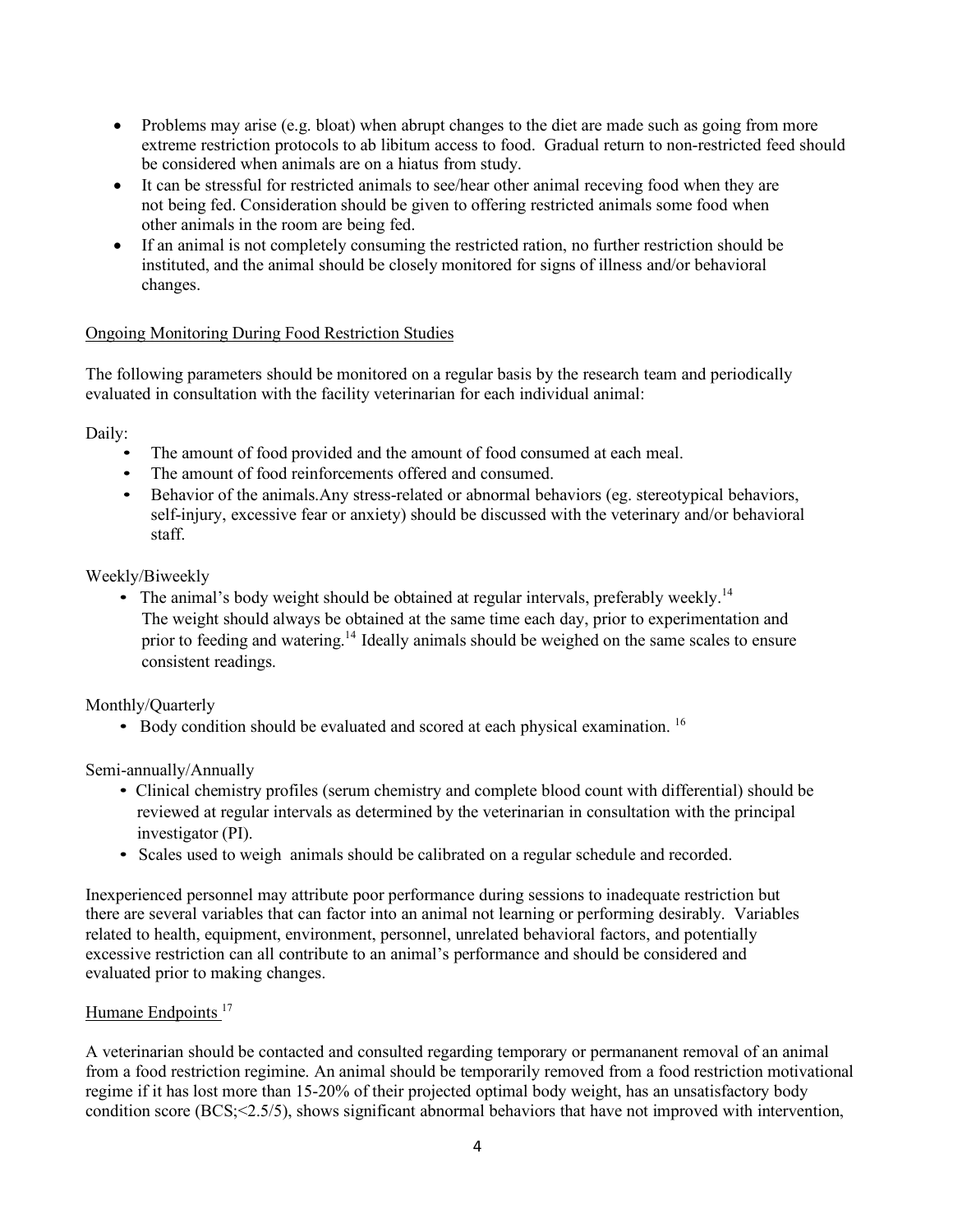or has abnormal laboratory data.<sup>17</sup> With approval from the veterinarian, the animal may be returned to study when improvements in body weight or behavior have been made. Some animals may be determined to be small for their weight and may maintain a body condition score of 2-2.5/5 even when on ad libitum feeding. Therefore, gathering and documenting baseline data demonstrating a stable weight history can be useful to guide individual endpoint criteria. Animals that maintain a thinner body condition may need to be evaluated by a veterinarian and determined to be fit for study as well as followed more closely using weight measurements and an appropriate pre-study determined weight loss endpoint.

Animals that develop behavioral problems (which are not a part of the intended experimental model) while on study should be assessed in consultation with the veterinary department and behavioral specialists to determine whether the behavior is related to experimentation. If the animal develops severe behavioral problems that cannot be managed with medication or behavior modification techniques, the animal should be removed from study.

Consideration should be given to permanently removing animals from a food restriction motivational regime if they continue to have significant problems in any of the above identified areas after being returned to food restriction more than twice.

## Record Keeping

Records must be available for review by the IACUC, clinical veterinarian, and animal caregivers. <sup>1,2, 8</sup>Records must be maintained to include:

- the proposed individual full ration of food.
- the degree of restriction from full ration.
- the duration of the restriction and results of monitoring parameters such as: body weight, BCS, behavioral assessments, and laboratory data.
- the individual animal's preferred food reinforcements.
- the results of behavioral training and testing such as poor, satisfactory, or good, including the length of time required to acquire specific skills.

## **Reporting**

The clinical veterinarians should review records regularly to ensure that animals are maintaining weight and condition. The IACUC should evaluate the animal records every 6 months or more often if there are problems or concerns. Animals that are food restricted to the degree that they lose satisfactory body condition and are removed from study should be reported as experiencing more than momentary pain or distress, and should be reported to the IACUC.